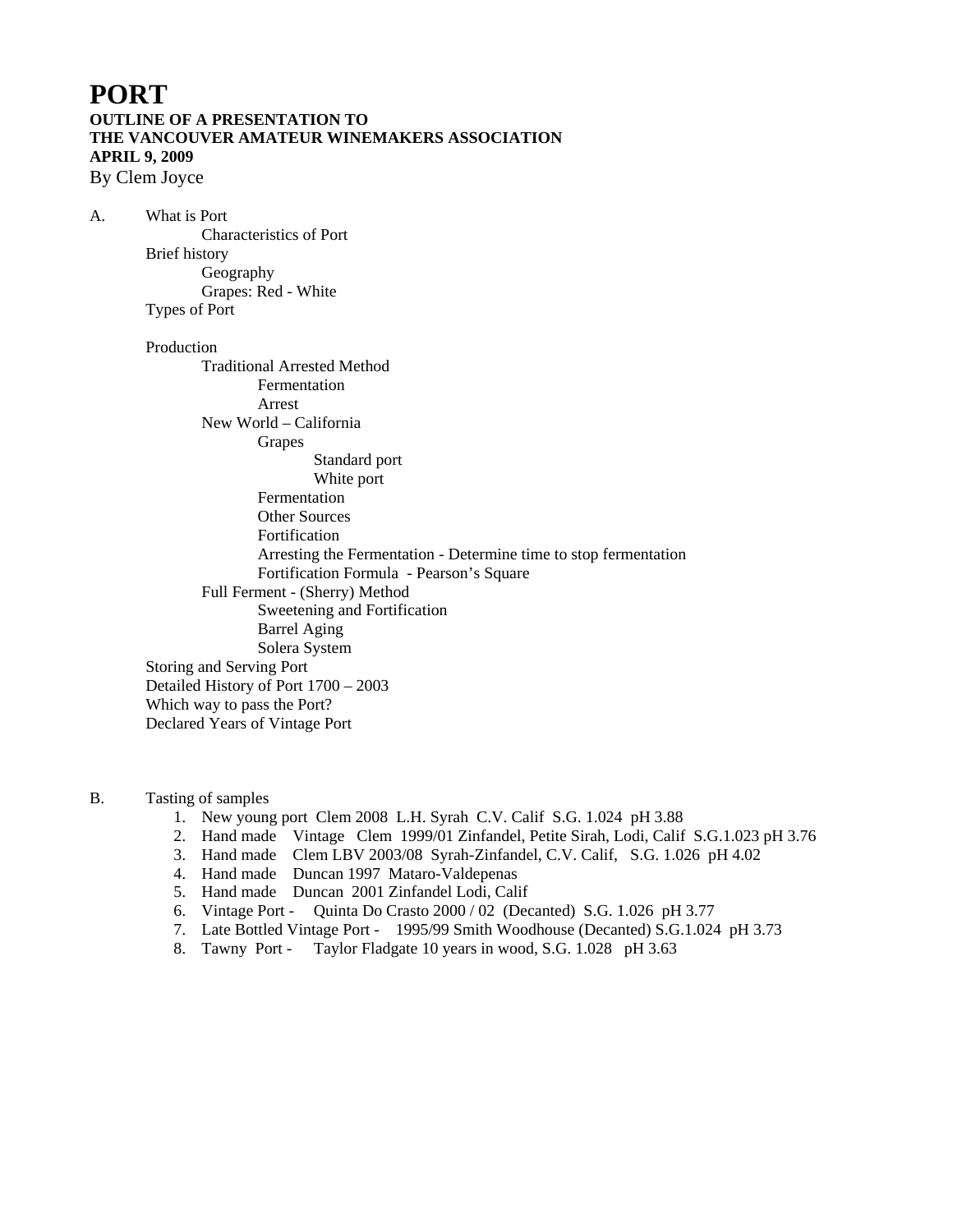### **hat is port? W Introduction**

**Port** is a wine that comes from Portugal.

The taste is balanced with berry fruit to rancio, sweetness, complexity vs alcohol – acid – tannins They should taste sweet, smooth, complex, some hotness, finish dry, not cloying, not astringent. It's a sweet fortified dessert wine that is made in a red and white style.

There are a variety of types, intensities, aromas and sweetness levels.

Port can be very sweet, sweet, and semi-dry or extra dry. Just how sweet a wine will be is a choice made during production; it depends on when the brandy is added to stop the fermentation Young immature ports can be fruity, simple, coarse, hot, and astringent until mature. It is a wine that has natural sugar and added brandy (alcohol) to fortify for stability and aging. of the wine and balancing thereafter.

| Sugar   | $7-10$ % residual sugar, 6-8° brix (Balling)                           |
|---------|------------------------------------------------------------------------|
| Alcohol | $17 - 22\%$ by vol                                                     |
| Acidity | $3.5 - 6.0$ g/l pH $3.6 - 3.8$ (Red)                                   |
| Usage   | Less sweet, lighter ports can be used as appetizer wines               |
|         | Richer, darker, heavier, longer aged definitely dessert – after diner. |

'Oak should play no part in the flavour of Port'

Colour changes due to aging (oxidation) – red – reddish brown – light brown – final golden tawny Oxidation – production of aldehydes – 'rancio' character

## **The different types of Ports**

Although all port spends some time in wood cooperage, port can be divided into two main categories: **Wood-aged Ports** and

## **Bottle-aged Ports**.

The best-known style of bottle-aged Port is Vintage Port. Within these categories are numerous styles. The best-known style of wood-aged Port is **Tawny Port**.

Predominantly wood-aged Ports are ready to drink right after they're bottled and shipped. They Predominantly bottle-aged Ports, on the other hand, start out in large casks for a brief period of time but then mature and age for a longer, and sometimes very long period, inside a bottle. These have a long cork, are meant to lie on their sides, are not filtered, as a result these Ports usually throw a sediment. Vintage Port, for example, always needs to be decanted. should be consumed within a few years (2-3) after bottling. These Ports do not need to be decanted as most have been filtered. They have a short cork and the bottle is not meant to be laid down.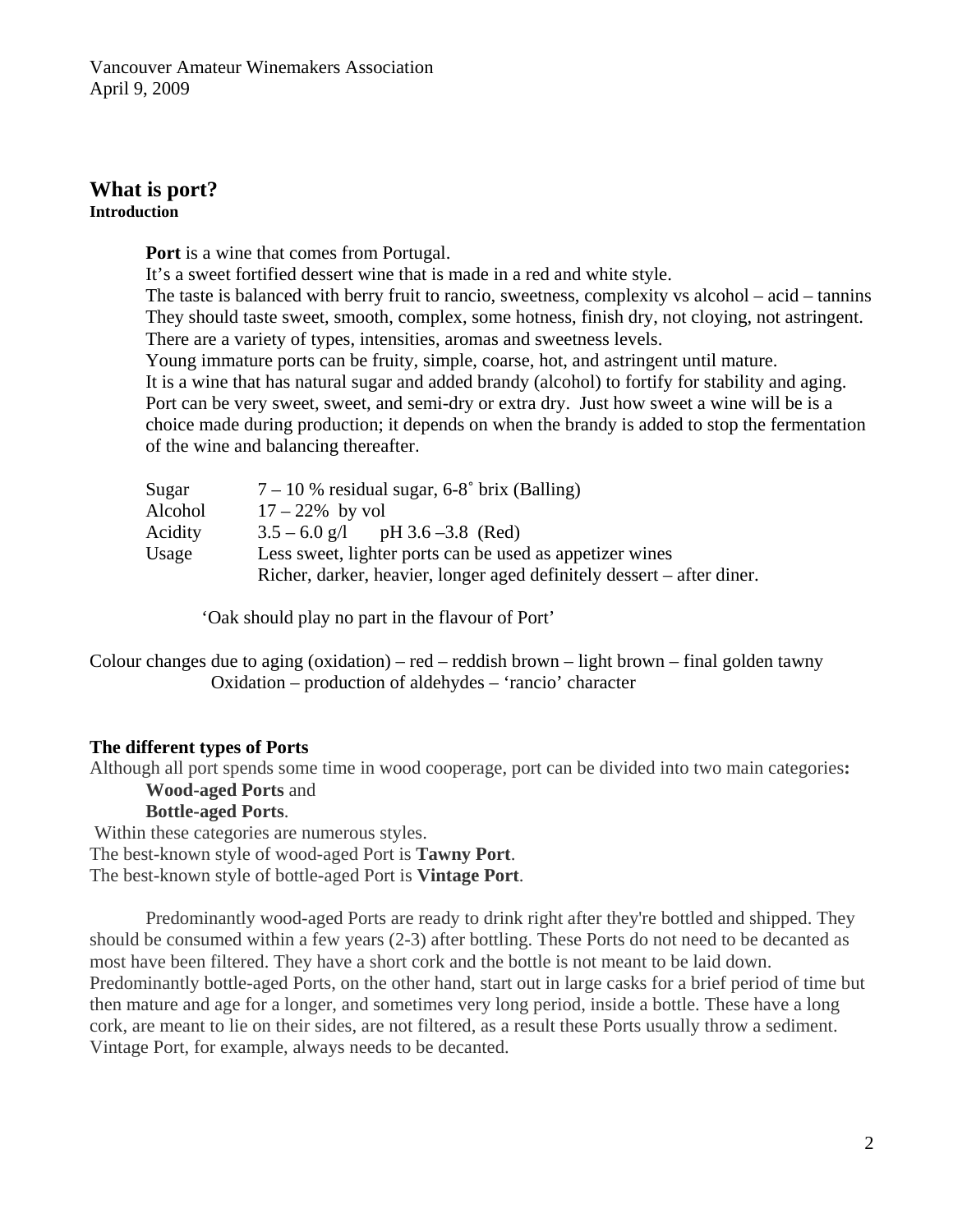## **Brief H istory**

French wine forced English aficionados to look elsewhere. The British merchants soon discovered the and quality could be controlled to give more consistent results. Hence still today, many but not all of the major port producers have English names. E.g., Cockburn's, Dow's, Gould Campbell, Graham, Smith For many centuries, Britain had enjoyed the fine wines of Bordeaux, even having owned the region for three hundred years. Due to this trade war with France declared in 1698, severe taxes on heavy red wines of Portugal, but to prevent spoilage during the long boat trips back to England, they topped off the wine casks with brandy. These wines were found to be quite inferior and various techniques to improve them lead to the creation of Port. Techniques of fortification with alcohol and sugar retention started sporadically in the early 1700's and varied until the current formula was adopted in about 1775. It only became uniform practice by about 1850. The British took more control of port production by setting up port houses or lodges in Oporto, the mouth of the Douro River, where blending Woodhouse, Taylor, and Warre. Port might be from Portugal, but it's an English invention. See detailed history below 1.

While true Port comes from Portugal, port type wines are made in other countries such as Chile, Russia and USA, our local BCLDB only list other port type wines from Australia, Canada, and South Africa.

## **Geogr aphy**

country) on steep terraces along the path of the Douro River. There is Port, is produced in Portugal from grapes grown in the Demarcated Region of the Douro Valley (in the northeast of the a specified area (of just over 1000 square miles) in which the port vineyards are situated. The valley stretches east from the city of Oporto on the coast to the border with Spain. This wine region was demarcated in 1756 making it the third oldest defined and protected



the product from Portugal may be labelled as *Port* much like the French lay claim to the title Champagne. In the United States, Federal law mandates that the Portuguese-made product be labeled Porto or Vinho do Porto. The climate is harsh, which means that the vines must be very hardy. Despite this, the grapes [wine region](http://en.wikipedia.org/wiki/Appellation) in the world after [Tokaji](http://en.wikipedia.org/wiki/Tokaji) (1730) and [Chianti](http://en.wikipedia.org/wiki/Chianti) (1716). Under [European Union](http://en.wikipedia.org/wiki/European_Union) guidelines, only produced result in very rich and complex wines.

made up river. Today it is mostly shipped by truck down to the port houses in Oporto at the mouth of the Douro River for aging and blending. The cooler climate on the coast is far better suited for aging than inland where the wine would suffer from the baking effect of the hot summers. This is where they are selected for quality and aging to determine what type of port wine they will become. The Douro River, which runs through the region, was once a major shipping lane for the Port

## **Grapes**

Port, is made from a bewildering number of grape varieties but the best ranked red grape varieties are:

Bastardo, Mourisco, Tinta Barroca, Tinta Roriz (the same as Spain's tempranillo), Tinto Cão, Touriga Francesa, and the most highly regarded: Touriga Nacional. Vineyards are grades from A-F and growers are paid on a sliding scale according to the level of quality they produce.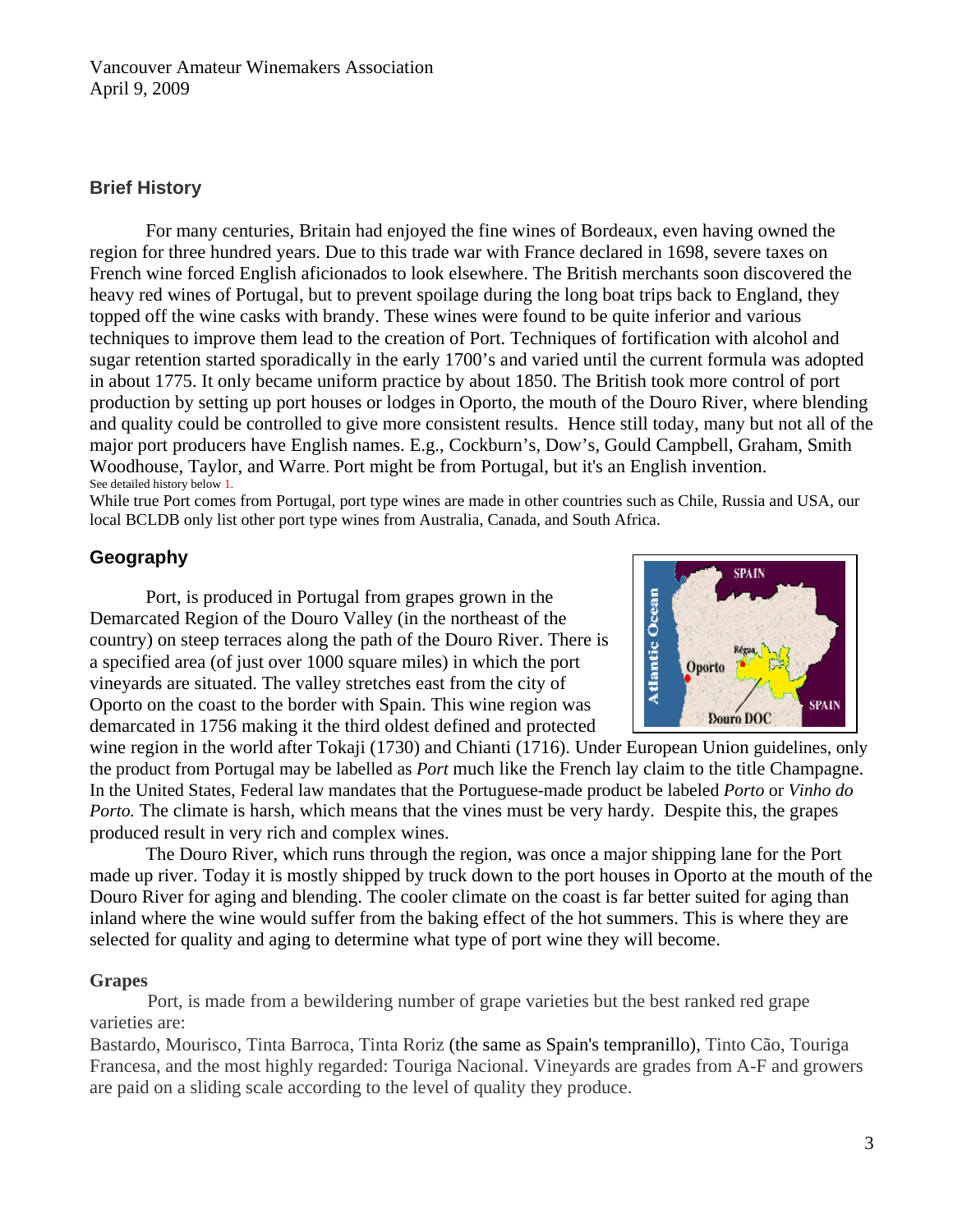#### **White Port**

Made primarily from the indigenous grapes: Codega, Gouveio, Malvasia fina, Rabitato and Viosinho. Usually have 20% alc, are semi sweet - dry and are usually served as an aperitif, chilled, straight up or cut with soda water and a twist of lemon.

## **Here are sets of categories that identify the different types of Port Wine**

As per BC Guild of Judges (B.Pearson)

**Ruby Port** is a blend from several harvests, different years and different quintas. It spends a minimum of two years in very large vats before being bottled. The large vats minimize the amount of air that comes in contact with the wine, which reduces oxidization so, the wine retains its bright red hue. Ruby is ready to drink when it is bottled and has a rich red colour and a full fruity taste. It should not be aged, and tends to taste of berries, with light tannins. "A good ruby has rich mulberry fruit flavours."

**Tawny port** is also a blend from several harvests but is aged for *two to seven years in casks.*  The smaller storage vessels allow more oxidization than the vats used for Ruby ports. It is ready to drink as soon as it is bottled. As its name implies, Tawny port has a deep mahogany colour and are usually sweet. They may have a drier and nuttier taste, as well as a buttery, nutty caramel flavor. Aged Tawny is the *best Tawny port*. It can have an age of 10, 20, 30 or more than 40 years. The age will be indicated on the label and describes the average age of the wines in the blend. In a twenty year old aged Tawny, it may contain some 100 years old port which adds complexity to the wine. Aged Tawny port has a refined, subtle taste. It should have a silky mouth feel and a mellow nutty flavour.

**Crusted Port** is a *type of Ruby* and spends three years in a cask but *most of its ageing is in a bottle.* It is a blend of wines from several different years and gets its name from the sediment that appears in the bottle as the wine ages, since the wine is not filtered.

**Vintage Character** port is *a higher quality Ruby* blend of port wines that ages four to six years in the cask - "in wood". This blend of cask-aged ports is designed to replicate (to a certain extent) the characteristics of proper Vintage ports. It is filtered to remove any sediment then bottled. Vintage Character is a full-bodied, fruity wine.

**Colheita** (pronounced "call yay ta" which means "harvest") is a Tawny port made with grapes from a single harvest (and are therefore very rare). It is aged at least *seven years in casks* - or "in wood" – but is usually aged much longer. The label indicates the year of the harvest. (Colheita Madeiras are by law required to spend a minimum of 20 years in cask and two in bottle before release)

**Vintage Port** comes from a single harvest of exceptional quality and is bottled after two years in wood. The wine then spends *many years aging in the bottle* (in glass) and the label will show the year of the Vintage and the year the wine was bottled. This is one of the most sought-after wines in the world. See declared Vintages, pages 15-19.

**Late-Bottled Vintage** port (LBV) is made from grapes grown in a single year, but because the vintage is deemed to be of a lesser quality, they are *cask aged four to six years* before being bottled with some sediment to add character. The label will indicate the Vintage and bottling date. The LBV port is ready to drink earlier than Vintage port and when labeled "Traditional", it may have some sediment. For this reason, L.B.V "Traditional" ports, like Vintage ports, need decanting.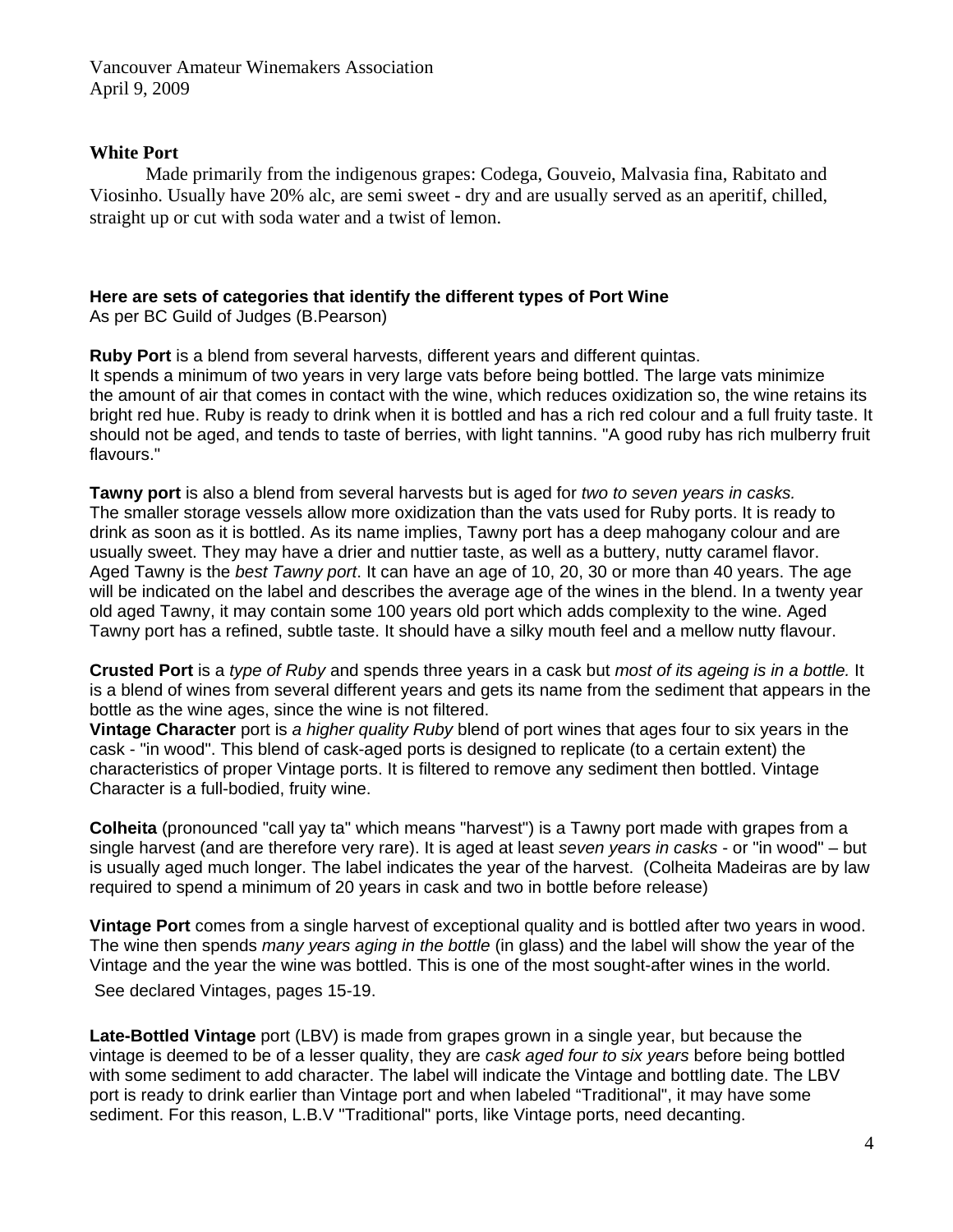**Single Quinta Ports** are made with wine from one vineyard. They may be Tawny or Vintage styles. After aging two years in wood they are bottled and spend from 5 to 50 years maturing. The label will indicate the Vintage year and bottling date. Single quinta port has a complex, and refined taste.

# **Traditional Production Method**

## **Grapes and Fermentation**

- \* Grapes are hand harvested, 23˚ 28˚ Brix, some are foot trodden in stone *lagares*, majority are not, using mechanized crushers
- \* Sulphite added today 50 100 ppm (historically 100 200 ppm), it helps extract colour and will delay fermentation enabling better extraction.
- \* Some fermentations takes place in smaller farm houses called *quintas,* or in much larger company winery port houses.
- \* Yeast culture, 1-2% starter is used.
- \* Major port houses use the 'Ducellier Autovinifiers' they work with a complicated system of pressure build up and release, driven by CO2 created during the ferment. The violent agitation over a short period of time causes maximum extraction of colour and flavour.
- \* Some houses prefer less aggressive methods submerged cap with pump over or simple floating caps with regular pump over.
- \* Fermentation temperatures typically are about  $26^{\circ} 29^{\circ}$ C
- \* At 4-6% alcohol formed, the free run juice is run off or grapes are pressed to removed juice and run **into** the brandy. Fermentation is interrupted at about 6-8˚ Brix and fortified to about 18% alcohol. It is typically increased later depending on wine and style up about 20%

## **Arrest** - **Fortifying brandy**

- \* Typically 77% alc spirit is used. (100 litres of 77% alc to 450 litres must is typical). (Proof system different from British 100 proof = 57.1% bv to American 50%bv)
- \* The lower the alcohol, the more flavour and aroma of the brandy. Higher proof – more neutral brandy character; traditionally a very neutral brandy is used. "It is commonly assumed that the character and quality of the wine is derived from the spirit used. Nothing could be further from the truth. The Junta Nacional de Aguardiente held until recently, a monopoly on the supply of spirits to the port houses. It is distilled from cast-off wines from Portugal's southern vineyards or less frequently from the Douro. It is not called *aguardiente* (burning water) for nothing: it is raw and fiery. The sole aim of the houses, in making there choice from a small range of samples, is to select the most neutral spirit" – Hugh Johnson, Vintner's Art. Some of my colleagues may challenge that.
- \* Tannins and acid may be added later during balancing of the wine.
- \* Racking usually November (but some in spring), usually racked 3 times first year, then once a year.
- \* Casks –large, several thousand litres, usually old Yugoslavian Oak

Pipes are casks of standard size of 137 gals - 550 litres

Many tawny producers will use a type of Solera system to give a uniform consistency.

- \* Lodge houses will do a final blending of sweetness and alcohol before bottling.
	- Sometimes younger wines will be added with older wine.

Red ruby ports are fined and cold stabilized, usually filtered.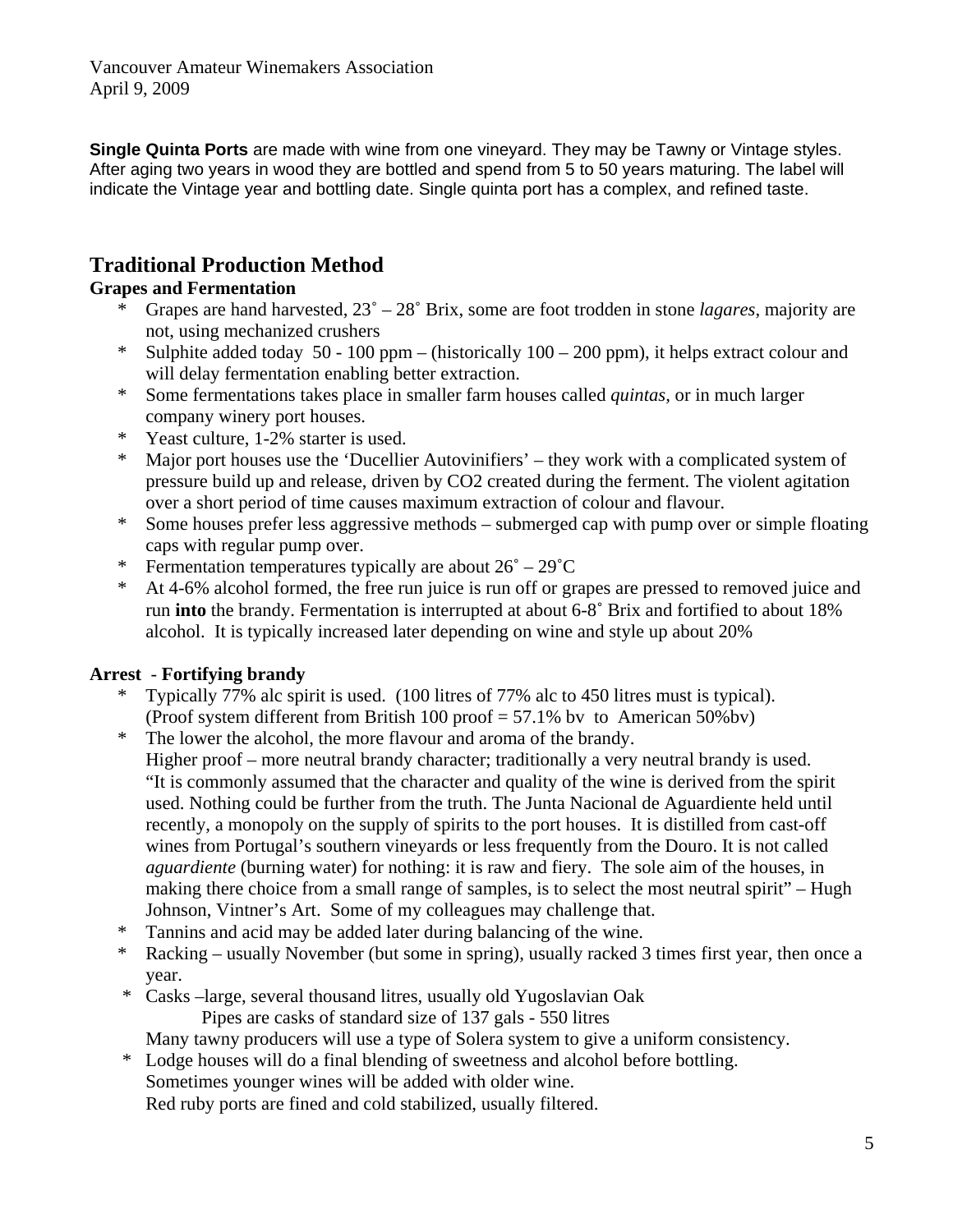- \* White Ports may pick up considerable colour from barrel aging and removed by fining with gelatin and bentonite then cold stabilized and cold filtered.
- \* Most ports were exported in casks and bottled in country of destination. Vintage ports today, by regulation must be bottled in Portugal.

## **New World - California**

#### **Grapes**

California port is produced from many different grapes, only a few of which are used for the wine in its native Portugal. To this selected group belong the Tinta Madeira, Tinta Cao, Alvarelhao, Souzao and Touriga. Another is the Trousseau, which has been identified with the Portuguese Bastardo. This grape was once quite popular in California as a varietal, but is now generally considered to lack sufficient colour for that purpose, owing to the current preference for darker wines. There are plans to produce Trousseau Port in Contra Costa County. Rubired and Royalty were also once very good varieties.

The grapes most commonly used for California ports today include the Carignane, Grenache, Mission, Petite Sirah, Valdepenas, and Zinfandel, while the Alicante Bouschet, Alicante Ganzin, Grand noir, and Salvador are useful for the colour they contribute in blending.

#### **California White Ports**

A light-straw-coloured, medium-bodied, sweet dessert wine with neutral flavour. It is usually not as sweet as Angelica, which it otherwise often resembles. The wine is made both from white grapes, including the Thompson Seedless, and from dark varieties, such as the Grenache and Mission, fermented off the skins. Thompson Seedless is also used as base for vermouth and other flavoured wines.

#### **Fermentation**

Select grapes of high colour, as intense fruit as possible, Brix 23-28<sup>°</sup>C degrees or higher. Riper grapes may require gentle handling to avoid premature bruising and risk of infection. Spoilage can occur due to acetification and lactic bacteria, use SO2 to prevent. To inhibit lactic bacteria, Lysozyme may be used.

Mouldy grape smell and taste can remain in the wine while sugar is present. Acetic acid is formed from these grapes.

Use of SO<sub>2</sub> promotes clean fermentation and colour stability  $\sim$ 25ppm, higher as necessary Raisined grapes will require longer soaking to extract sugars, so are better for longer ferments. SO2: Typically in Calif 50 -100ppm add at crush.

(I would suggest much less can be used if grapes are in good condition 20-50ppm) 1 – 2% yeast culture starter is commonly used.

Amerine suggests some tests show results with temperatures 15°-20°C retain more fruit than 30˚C+. Cold soak and lower temperatures, prolongs ferment and allows for better extraction. Punching cap frequently – especially with dried, raisin berries.

Submerged caps are sometimes used.

Closed tanks- with pump-over are preferred.

**Thermal extraction** – colour extracted by heating crushed grapes to  $80^{\circ}C - 2 - 3$  minutes cooling free run juice is fermented and fortified. Whole grapes were sometimes steamed for one minute so just the skin gets heated, not the inside; improves colour extraction.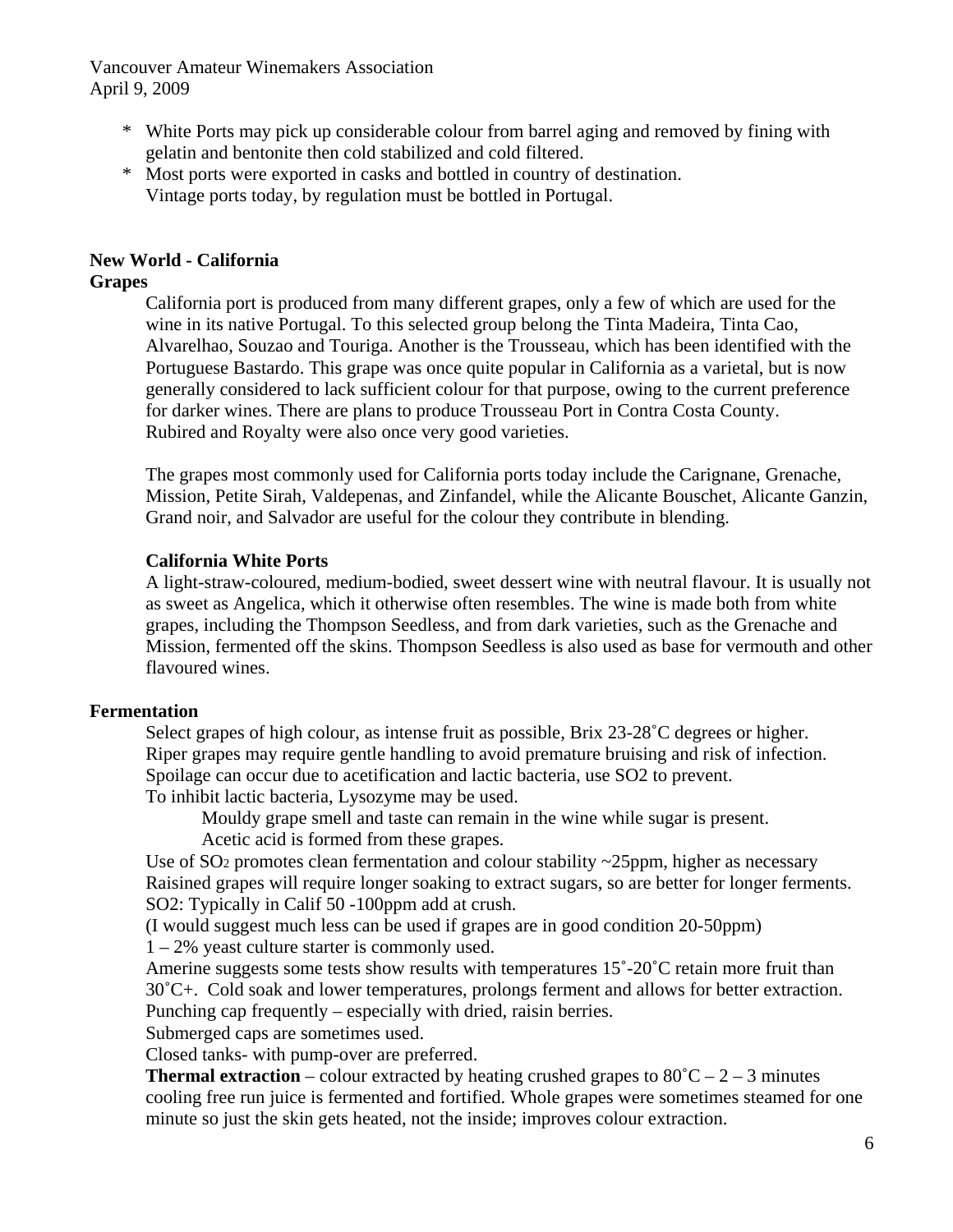#### **Other Sources – Bleeding Reds for Port**

There are other sources of must for making a port style wine. If one is making a regular red table wine from grapes like Cabernet Sauvignon, Petite Sirah, Syrah, Zinfandel or many other grape varietals, juice can be removed from that fermentation at the appropriate time for fortification to make a port leaving that original wine to carry on to dryness. The remaining must will now have an increased skin to juice ratio and will definitely improve the fruit/tannin concentration. This is similar to bleeding off juice for a blush or rose wine derived from a red grape. The juice removed should be added to the brandy as the traditional method. Careful attention should be paid to acid levels of port. A common fault in handmade port is too much acid but a deficiency may be worse. A pH in the range of 3.60 – 3.80 is typical.

#### **Fortification**

Traditional method is common but other variations also used. California – commonly uses 190 Proof alcohol. Approx 95% abv, very neutral, Some California producers blend dry wines of good colour from long skin contact with very sweet wines with no skin contact.

High quality red grape concentrate used to sweeten.

Inexpensive commercial ports are artificially aged by heating to 43˚C for one week, often with some oxygen added to develop aldehydes.

Some oak chips added @ 2 grams per 4 litres if not aged in barrel.

SO2 at bottling 25-50 up to 100ppm will bind excessive aldehydes

Hydroxymethylfurfural is produced during heating fructose in an acidic solution. Glucose and fructose are found approximately equal in grape juice. Since heating port to give it a tawny character is prohibited in Portugal a low legal limit has been placed on its presence. It has a caramel like odour. Heating dessert wines to rapidly age was a common practice in the US. Its presence will be found in our concentrates. This is a common component in Madeira because of its baking procedure.

## **Arresting the Fermentation**

At the correct time, the must is pressed or free run juice is separated from the must and added '**to'** the determined amount of brandy (alcohol) – ferment should stop almost immediately.

#### **How to determine the correct time to fortify to retain the desired sugar level.**

The style of port you wish to make: how sweet, and alcohol content will determine how much alcohol to add and when.

You should carefully monitor the gravity every few hours to anticipate the time to fortify. Invariably it comes at the least convenient time of day or night.

The question of when to stop the ferment with the desired amount of sugar and how much alcohol to add is an approximation and further adjustments may have to be done with the balancing later in the life of the port. The strength or alcohol content of your brandy and the desired finished content will play a role in the 'how much to add'.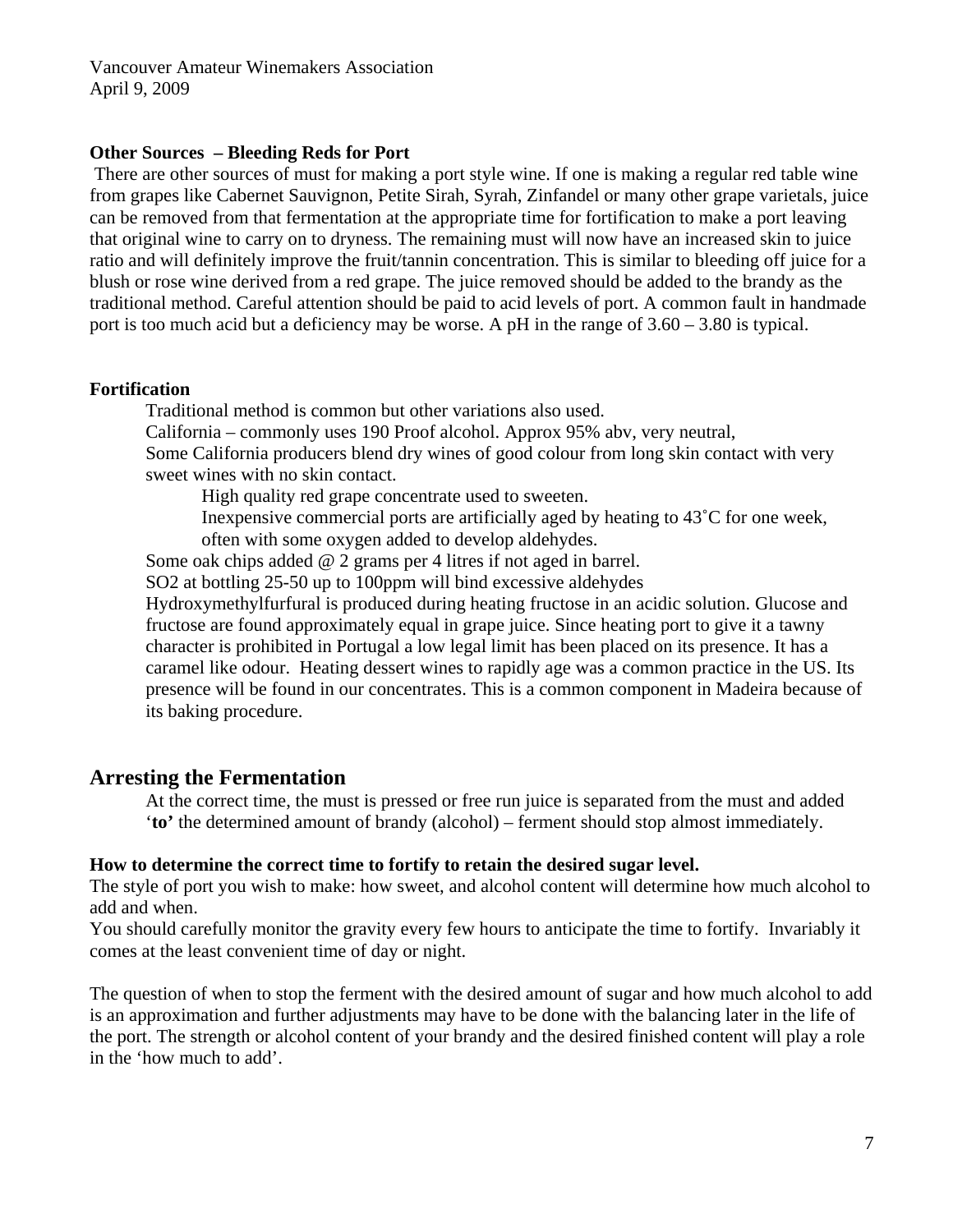#### **When**

A 'standard' port has 18% alcohol and a gravity of 7˚ Balling (Brix). The table from Joslyn & Amerine, 'Technology of Winemaking', provides a guide as to when to add the alcohol.

The example shows that with an initial Balling of 26.5 to achieve a final Balling of 7.3, the fortifying brandy must be added at 12˚ Brix or a gravity of 1.048 See Below



FIG. 69. WHEN TO FORTIFY MUSTS OF VARYING ORIGINAL BALLING TO PRODUCE WINES OF 18.0 PER CENT ALCOHOL AND A GIVEN BALLING

In the example: to produce wine with 7.3° Balling and 18.0 per cent alin the example:  $\omega$  produce when with  $\cos 26.5^{\circ}$ , it is necessary to add the fortifying spirits at 12°. This assumes immediate cessation of fermentation after fortification which may not be strictly correct.

## **Fortification Formula**

Pearson's Square

| $\mathbf{A}$ |              | B |  |
|--------------|--------------|---|--|
|              | $\mathsf{C}$ |   |  |
| D            |              | E |  |
|              |              |   |  |

- A Alcohol of wine %
- B Strength of spirit %
- C Desired Alcohol strength %
- D B-C= Volume of Wine needed
- E C-A= Volume of Alc needed

#### **How much Alcohol**

 First you must determine how much alcohol the ferment has already produced. Multiplying the gravity drop (initial reading minus the current reading) in degrees Balling by 0.5 will give you the amount as a percentage. Be consistent with your volume units.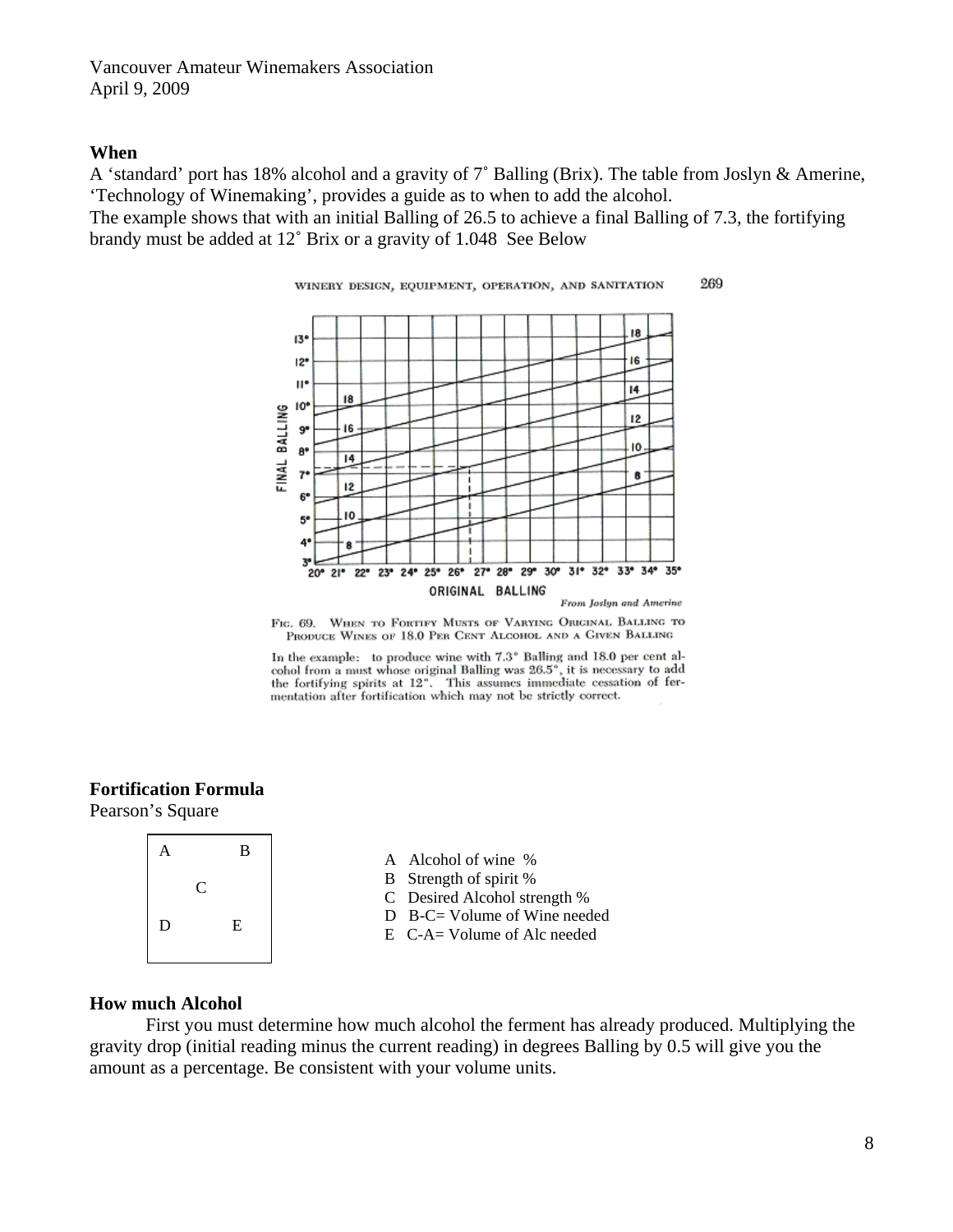> VA – Volume alcohol to be added  $VA = \frac{VW (F-S)}{A-F}$  $VW - Volume$  wine F – Final alcohol desired A - % alcohol strength fortifying with

S – starting alcohol (Brix drop x .5)

Adding your measured amount of wine (pressed or free run juice) **to** the determined amount of alcohol will insure the fermentation will stop in the quickest time. Usually immediately. Thorough mixing during the addition is very important, as the two will tend to stratify.

#### **Full Ferment and Fortify (Sherry Method)**

Grapes are crushed and de-stemmed as normal and a clean ferment is desired. Yeasts : DV-10, EC-1118, ICV-K1 (V1116) are good strong fermenters for alcohols up to 18%. Allow fermentation on the grapes to complete as dry as possible, as in a normal red table wine. You can determine the approximate alcohol that has been produced from the starting Brix by multiplying the S.G. drop x 131. If the grape pulp has broken down fully and you are concerned about too much tannin, you can press and allow ferment to continue in the secondary fermenter. If the grapes were heavily raisined and still fairly intact, you can prolong the fermentation on the skins monitoring the gravity. When gravity has stalled, it's time to press.

You can add small amounts of cane sugar or grape concentrate (preferred) to keep fermentation going in the secondary, to achieve an alcohol level as high as possible.

Depending on the grapes – amount of raisins, starting Brix, ferment may have some residual sugar. Latent sugar from raisins will result in a longer ferment and higher alcohol.

When ferment has stopped, rack off lees and let settle. Check gravity and estimate current alcohol content. Alcohol may be 16 – 18% depending on yeast used.

Wine will generally settle quickly. Don't worry about any excessive tannins at this point as they will gradually soften over time and can be dealt with prior to bottling if found too high.

#### **Sweetening and Fortifying.**

Using a good grape juice concentrate such as Syrah, Petite Sirah or Zinfandel generally gives a good fruit character. Depending on the style, you will be looking for a finished gravity of about 1.025, higher if a sweeter port is desired. A bench test with your hydrometer can determine how much back sweetening juice is required for total volume. Then, use Pearson's Square formula to determine the amount of alcohol to add to fortify up to 18-20%. The alcohol will reduce the S.G. by about .005 -.010 so some adjustments will need to be made.

Mix all ingredients well. I have found that the natural longer fermentation gives a betterintegrated alcohol effect to the wine in its younger age. Some balancing with sweetness and alcohol often will have to be done later in the life of the wine.

#### **Barrel Aging**

Select old barrels 5+ years of use; younger wood can give a bitter character to the wine's finish if barrel is too new, especially if you intend to age for up to four - five years. Vintage style might be a better if barrel is younger than 7 years. If wine takes on a bitter character, it may have to be fined with gelatin or egg white, ('Ovogel') to remove bitter finish.

Barrels should be maintained relatively full. Excessive ullage will rapidly lead to a pronounced prune (not desirable), nutty character, loosing fruitiness.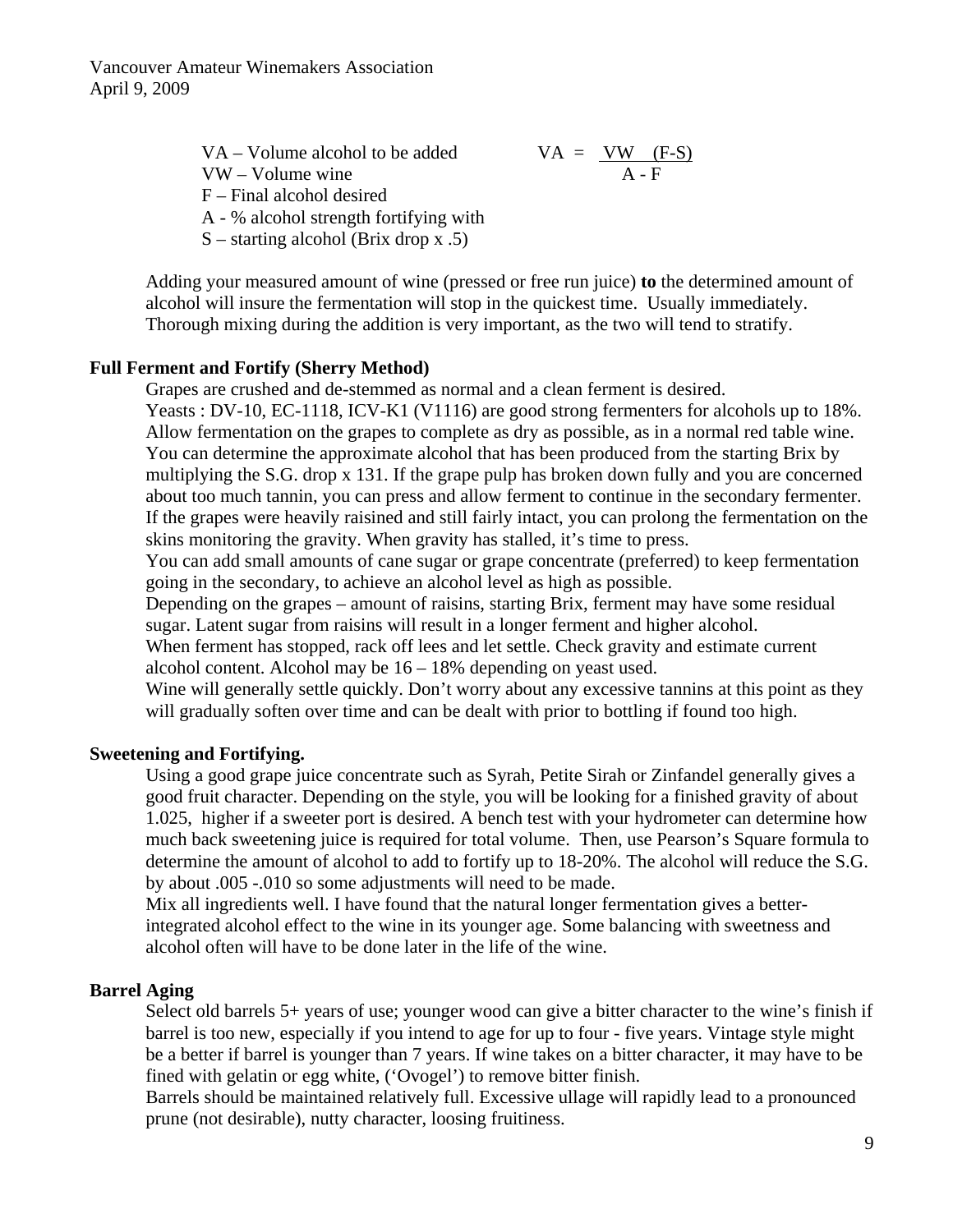> Use of sulphite will retain fruity character and slow aldehyde production. Addition of sulphite can reduce nutty if too excessive. Adding sulphite late doesn't bring back the fruit. I generally use no sulphite after ferment for the first 2-3 years, then perhaps 25 ppm, but barrels are topped regularly every 2-4 weeks, keeping ullage to a minimum, particularly if barrels are smaller than 100 litres.

#### **Solera System**

A system of gradual blending wines from younger into older. As in a pyramid of barrels, the oldest wine is drawn for bottling from the lowest level and replaced with wine from above. New wine is added to the top barrel. The gradual replacement of wine from the level above is the Solera system. The wines bottled will be a blend of mostly older wines.

A partial Solera can be achieved with one barrel by simply removing a small percentage of wine from the barrel and replacing it with new wine. That way a large percentage of older wine will always remain in the barrel. The wine bottled will be a blend of younger and mostly older wines. Over time, the average age of the wine in the barrel will gradually become older depending on the amount removed. The wine will have a ruby or if old enough a tawny character. While a Solera system is not typically used in port production it can be a useful tool for home winemakers.

#### **Storing and Enjoying Port**

Ports should be stored differently depending on their type. The Standard port, including some Late Bottled Vintage (LBV) ports, have a stopper-with-plastic-top seal. These are not meant to be aged, and should be stored upright, so the cork does not have any contact with the liquid within. The plastic seal is not meant to hold in the liquid on its side. Vintage ports, on the other hand, are meant to be aged and have a traditional, "normal" wine -type cork. These should be stored on their sides like any other wine. The standard port is meant to be bought and enjoyed quickly - that's why it doesn't have a full cork. It is not meant to be aged. Once opened, if the bottle is kept corked (stopped), it can last between one (Ruby) and four (Tawny) months before its flavor is lost. A vintage port, once opened, loses its flavor quickly (again, like wine). It should be drunk within 24 hours of decanting if possible. Port should be served around 65 degrees, in a narrow wine glass, and the glass should only be half filled. This keeps the alcoholic content from overwhelming the flavors. It often needs to be decanted, and is traditionally served with Stilton or cheddar cheese.

Port also goes very well with chocolate. Port aromas include pepper, smoke, truffles and black currant. "Standard" port should be drunk within a year or two of purchase. Vintage Port peaks at around 20 years for good quality port. (Bill Pearson)

#### **Serving Port Wine**

**Tawny**, Special Reserve, 10 Years Old, 20 Years Old, Over 40 Years Old Tawnies can keep for a few years when not opened. After opening the bottle, it is recommended to drink the wine within 2 months in order not to risk loosing taste and aroma. As for all Port wine, the Tawny should not be exposed to long durations of direct sunlight or extreme heat.

A Tawny Port does not require any particular serving advice. The suggested serving temperature is often approximately room temperature, but the wine can also be enjoyed when served chilled.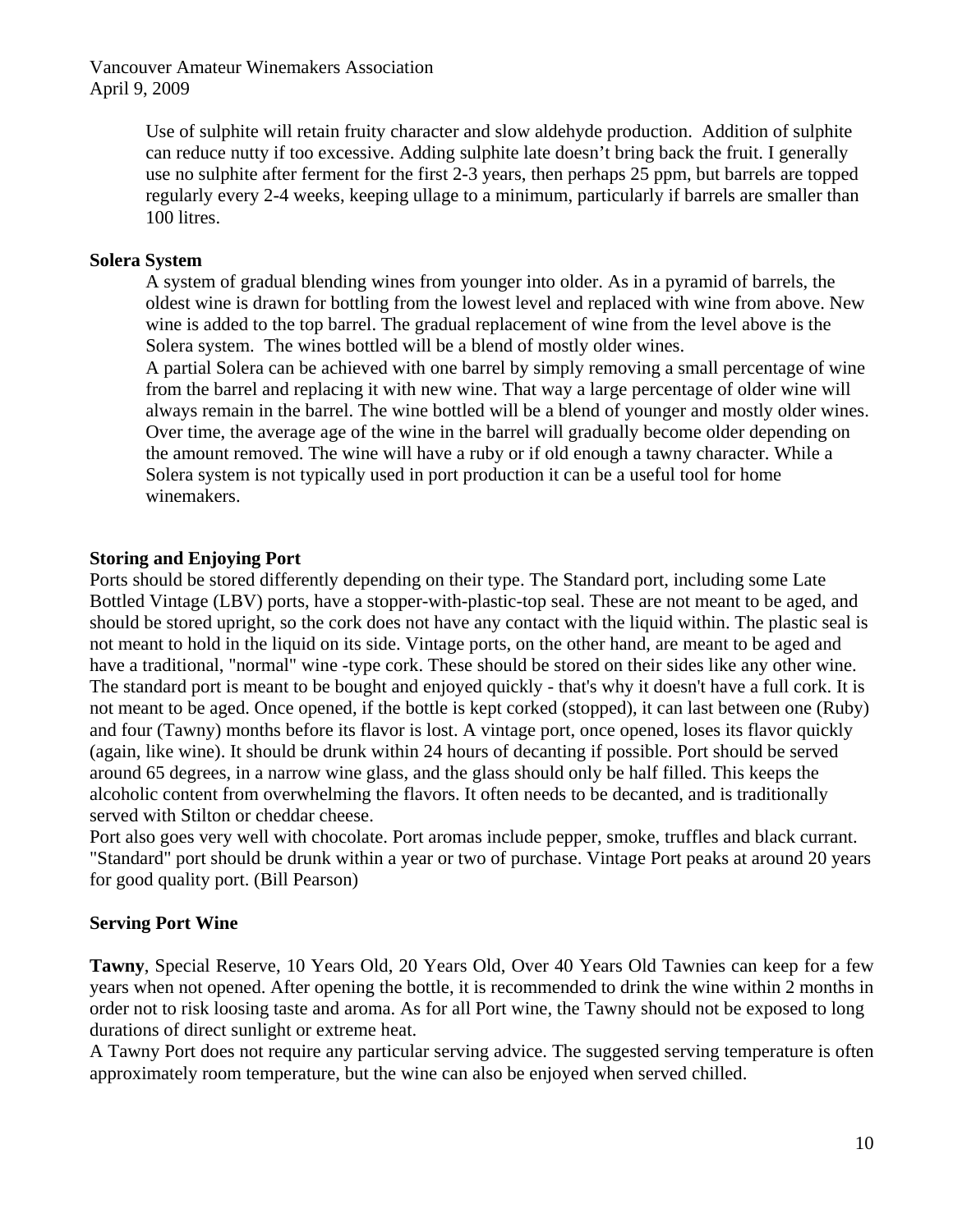#### **Vintage Port**

Vintage Ports should be stored in a dry, cool place where the temperature is fairly stable. Vintage Port can be enjoyed after 4-5 years after bottling but can easily be kept for 20 years or more. Before serving, the bottle should stand upright for 48 hours in order to let the deposit sink to the bottom of the bottle. Two to three hours before consumption, the wine should be decanted leaving the deposit in the bottle. This also allows the wine to "open up" with the initial contact with air. Vintage Port has developed its lovely aroma and taste by not being in contact with air, a process that might have taken as much as 20 years. Therefore, after the first hours of contact with air, the wine starts to loose its taste and aroma, and generally should be enjoyed within 24 hours after opening the bottle.

Late Bottled Vintage Port

Late Bottled Vintages can be kept in the bottle for many years, as they will only get better with aging. The advantage of a Late Bottled Vintage is, that it can be drunk immediately or be kept and improve in the bottle for up to 10 years.

If kept for more than two years, the wine will give a deposit, and it is recommended that it is decanted before serving. Rozès Late Bottled Vintage should be served at room temperature or slightly below at 18ºC.

What about serving food with Port after dinner? The richness of the wine is enhanced by serving nuts, dried fruit, and cheese, English Stilton is a favourite. Chocolate is a double-barrelled favourite, but notice that dark chocolate is a better match than sweet milk chocolate. (B.Pearson)

## 1. History of Port Source - Portwine2u.com

This is best read with a wee glass of Port  $\odot$ 

For almost two millennia, a unique viticultural landscape rose on the schistous hillsides along the Douro River valley and that has produced an exceptional wine. More than a gift of Nature, Port Wine is at heart the expression of this history, a collective cultural heritage of work and experience, know-how and art, that has built up from generation to generation. Port Wine was, and is, a key product for the national economy and even more, a symbolic asset that represents Portugal throughout the world.



The history of vineyards in the Upper Douro is a long and ancient one. There is no lack of archeological discoveries and documented references to witness the cultural persistence of viticulture from past eras.

Remains of stone treading tanks and casks dating back at least to the 3rd and 4th centuries can be found throughout the region. The designation Port Wine, however, only appears during the second half of the 17th century at a time of the expansion of Douro viticulture and rapid growth in wine exports.

During the last third of the 17th century, at a time of great rivalry between the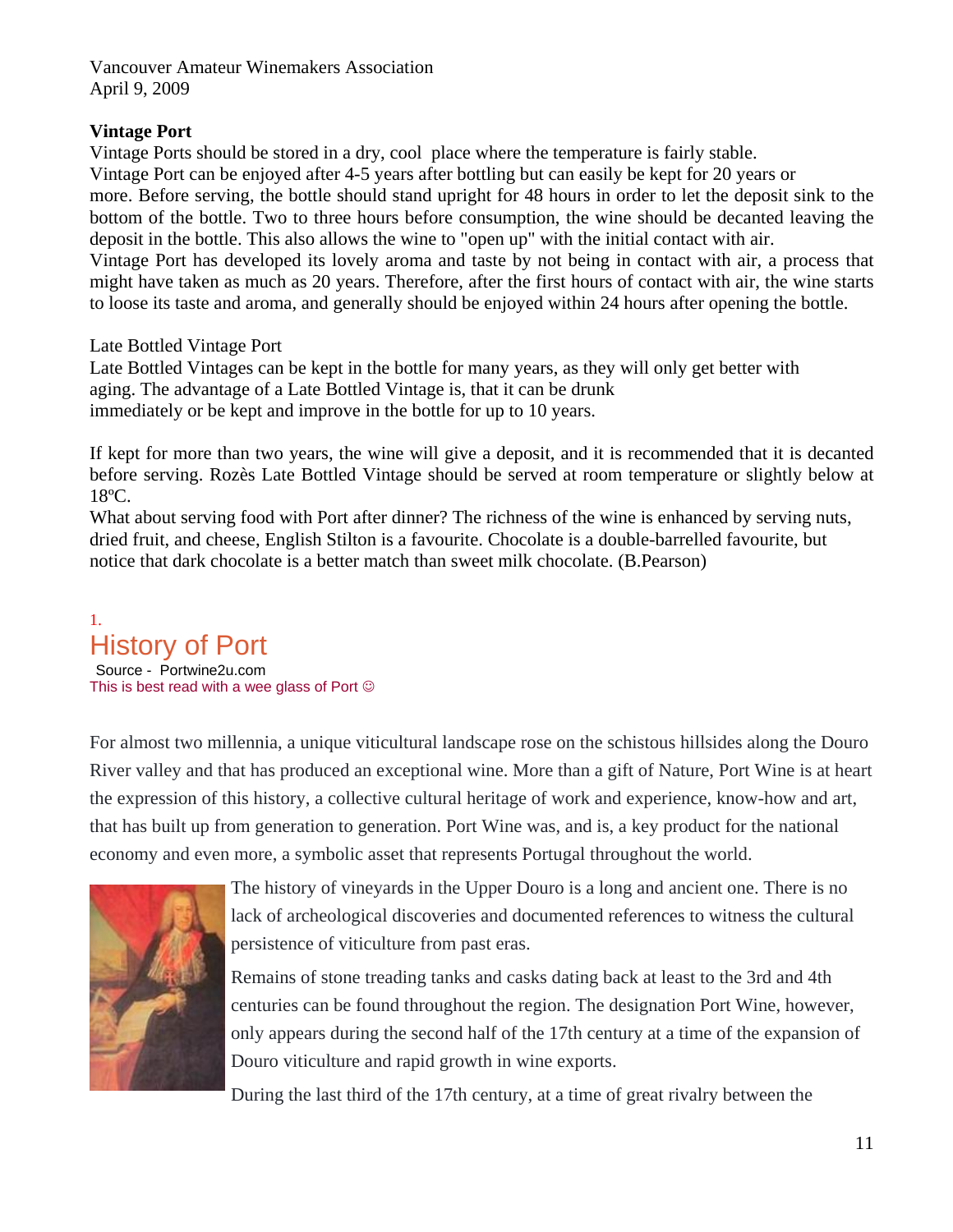maritime empires in the North, the Flemish and the British increased their demand for Iberian wines, to the detriment of wines from Bordeaux and other regions of France. England imported increasing quantities of Port Wine. In 1703, the Treaty of Methuen put the diplomatic seal of approval on this trade by exchanging privileges for British textiles on the Portuguese markets.

Production of Douro wines, stimulated by the rising British demand and very high prices, tried to adapt itself to the new requirements of the market. However, as it has occurred with all great wines, active trading instigated rivalries that often gave rise to fraud and infractions.

It then happened that, as of the middle of the 18th century, exports stagnated although production continued to grow. Prices dropped like a stone and the British decided not to buy any more wine as they accused the farmers of doctoring their wines.

Consequently, the great Douro farmers, desirous of protecting their interests, petitioned the government of the future Marquis of Pombal to create the Companhia Geral dos Vinhos do Alto Douro. This new institution, established by Royal Charter on 10 September 1756, was directed at ensuring the quality of the product, avoiding fraud, balancing production and trade, and stabilizing prices. The first "demarcation of the mountains" was implemented. The borders of the winemaking region were delimited by 335 stone markers bearing the Feitoria designation which indicated the best quality wine, the only one that could be exported to England, commonly known as fine wine. The concept of a register of vines was defined.

During the second half of the 19th century, a series of factors came together to mark the turning point from the Douro of the time of the Marquis of Pombal to the Douro of today. The destruction caused by odium during the 1850's was followed, a decade later, by the ravages of the phylloxera that destroyed most of the vineyards in the demarcated region. In 1865, the new trading freedom regime that was extended to the region led to the opening of the line of demarcation, thus enabling vineyards to expand rapidly to the area of the Upper Douro where the effects of the phylloxera appeared later and less violently.

This was followed by new methods for preparing the land, new planting techniques for vines, the selection of the best regional species of vines for grafting, the rational use of fertilizers and pest control, the perfecting of winemaking procedures.

By the end of the century, the impact of the phylloxera was clearly evident in the manner by which the land was forced to become reorganized.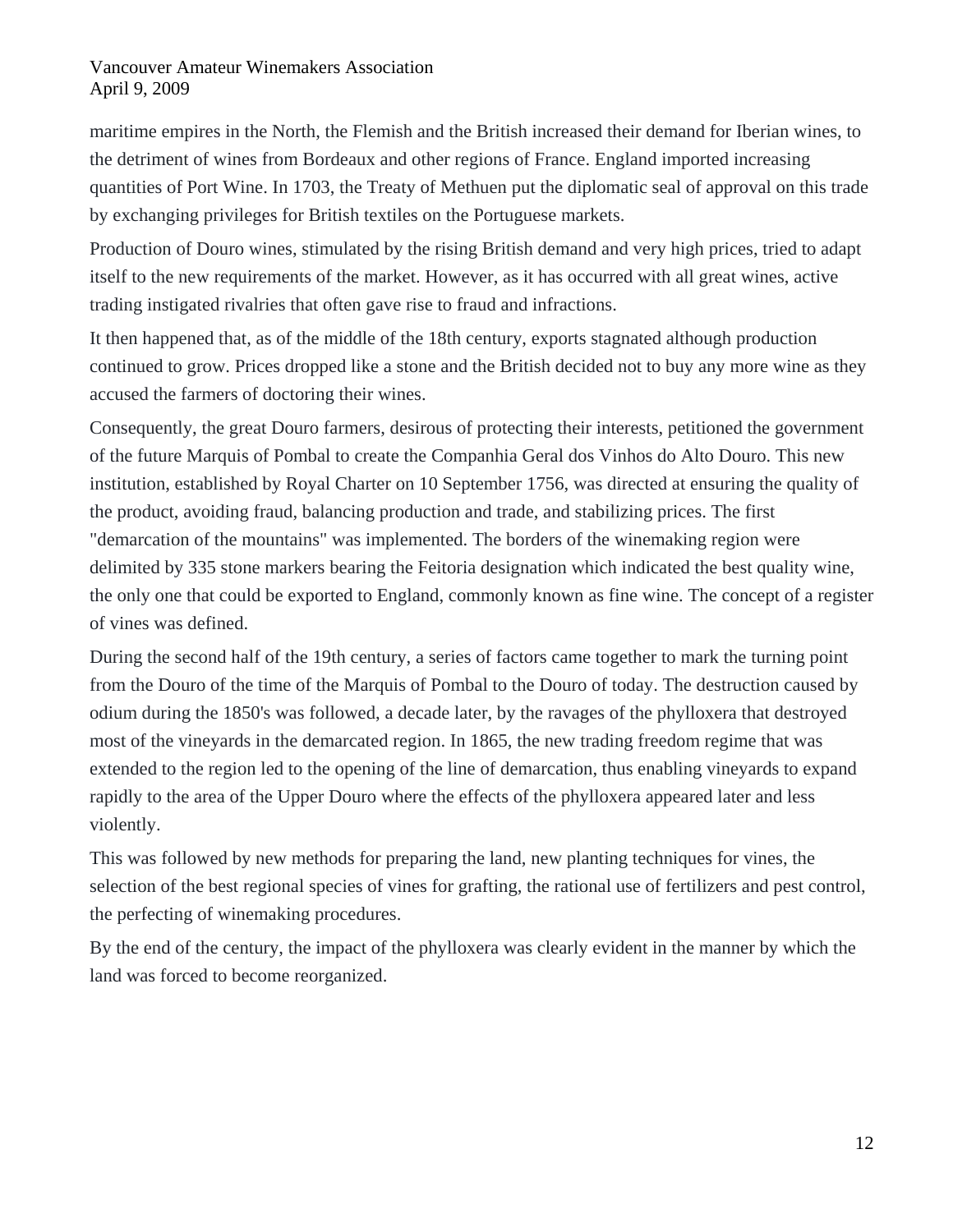At the end of the 1880's, whilst the vineyards were slowly being rebuilt and spreading over a wider area than before, the Douro was faced with another crisis, one that would prove more destructive than the



diseases of the vine, fraud. Imitations of Port Wine were invading our main markets where such as French Ports, Hamburg Ports and Tarragona Ports were being sold at prices far below those of authentic Port Wine. And the market suffered.

Trade was declining, farmers were destitute, the Douro was a picture of misery.

The Portuguese dictator, João Franco, upon assuming office on 10 May 1907, signed a

decree that was to regulate the production, sale, export and control of Port Wine, based on the principles applied by the Marquis of Pombal 150 years earlier in defence of the name. New lines of demarcation were drawn around the area of production which now included the Upper Douro. Once again, exports of Port Wine had to be shipped across the bar of the Douro River or from the harbour at Leixões and the Porto denomination of origin was reserved exclusively for fortified wines from the Douro region that contained a minimum of 16.5º of alcohol. Responsibility for defending and controlling the denomination of origin was given to the Viticultural Committee for the Douro Region.

On the other hand, the decree of 27 June of the same year that regulated the brandy trade prohibited the distillation of Douro wines and forced producers to buy the spirits they needed for fortifying their wines, from other winemaking regions, a measure that was violently contested. The excessive enlargement of the demarcated region was also the subject of heated debates, so much so, that the following year Admiral Ferreira do Amaral's government (Decree of 27 November) preferred a demarcation by parishes which resulted in a total area similar to the one that exists today (Decree-Law of 26 June 1986) which, in turn, corresponds to the one established by decree on 10 December 1921.



Exports rose at a totally unexpected rate to more than one hundred thousand pipes in 1924/1925, a volume of trade that would only be surpassed at the end of the 1970's.

In spite of all the above, however, the situation in the Douro villages suffered little improvements. Poverty and hunger worsened as taxes and the cost of products rose at the end of the monarchy and during the First Republic. The political and social unrest of the first quarter of the 20th century proved to

be one of the most turbulent periods in the history of the Douro, with violent demonstrations, political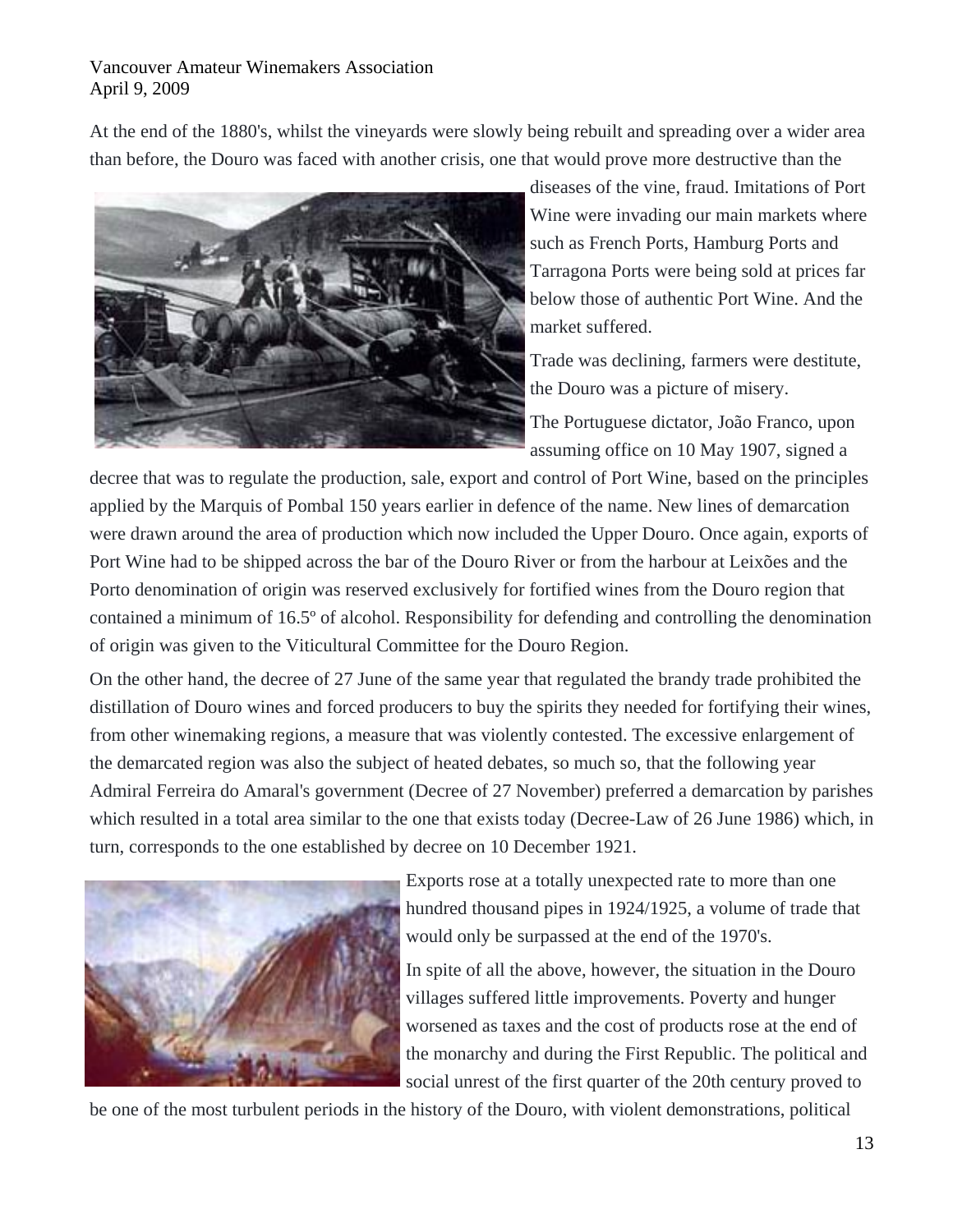meetings, riots, the burning of trains carrying brandy from the South of the country, attacks on City Halls and Public Offices.

The new regime that was born with the military uprising of 28 May 1926 enforced new changes to the organization of the Port Wine trade and to Douro agriculture and brought about stricter government control.

In 1926, the government created the Bonded Area, or Entreposto, in Vila Nova de Gaia, an area that was to act as an extension of the demarcated region. All companies connected to the Port Wine trade were forced to build lodges within this area if they wished to age their wines. In practice, this was the end of all trade direct from the Douro.

In 1932, the associative regime created the Farmers' Guilds, consisting of owners of land who were heads-of-households, on which local trade unions held a seat. The Guilds that were formed on a county level then associated themselves to the Syndicated Federation of Farmers of the Douro Region - the Casa do Douro, the entity responsible for protecting and disciplining production. Later regulations (Decree of 30 April 1940) granted this entity the power to prepare and maintain the register of vineyards, to apportion the licenses for fortified wine among producers, to supply grape brandy to winemakers, to supervise the wine made in the demarcated region and to issue the documents that had to accompany all wine transported to the Gaia Entreposto.

The Port Wine Shippers' Guild was created in 1933 as a sectorial association that would endeavour to discipline the trade.

The activities of the Casa do Douro and of the Port Wine Shippers' Guild were coordinated by the Port Wine Institute, an entity created that same year with a mandate to study and promote the quality, control and dissemination of the product.

The register of vineyards was updated. Each year, according to the location, the nature of the soil, the varieties and age of the vines, the Casa do Douro apportions licences amongst all the registered farmers to produce a set amount of fortified wine, according to their classification (from A, the best, to F) for a set price. This is the benefício system.

The associative, or cooperative, movement began to gain strength in the 1950's and by the beginning of the next decade represented about 10% of all growers and all regional production.

This form of organization was extinguished following the 1974 Revolution, although the Casa do Douro and the Port Wine Institute retained their basic responsibilities for defending the quality of the denomination. In turn, the Port Wine Shippers' Guild became the Port Wine Shippers' Association and, more recently, the [Association of Port Wine Companies](http://www.ivp.pt/pagina.asp?codPag=53).

Most Port Wine shippers have joined to form groups of companies. At the same time, some of these larger companies have invested heavily in production by purchasing their own estates and vineyards and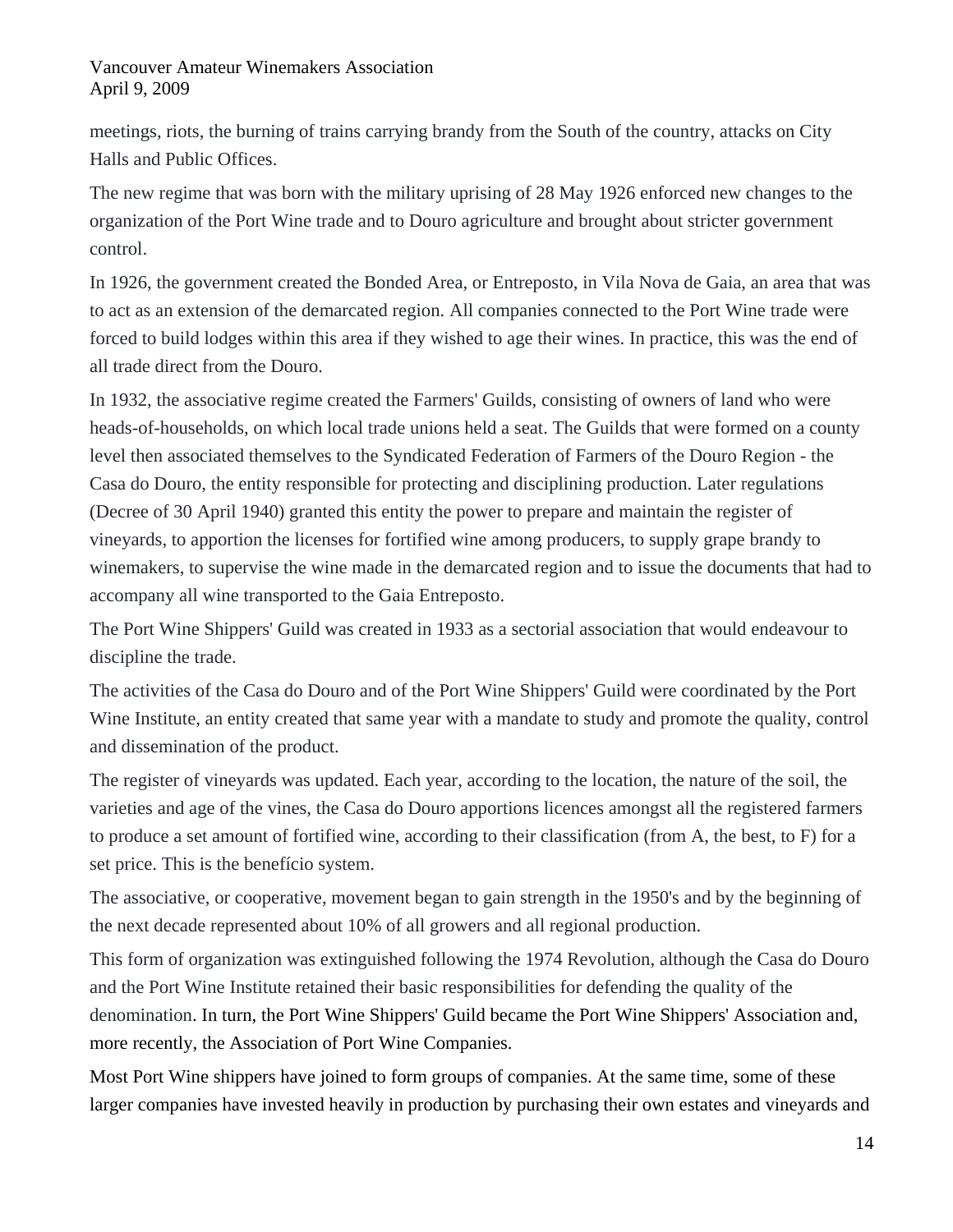in replanting. On the other hand, some farmers have, since 1978, decided to enter the commercial sector to sell their own production directly, thus returning to a custom that ended in 1926. 1986 saw the birth of the Association of Producers -Bottlers of Port wine, directed namely at the sale of this wine directly from the Douro estates and under the respective farmers' own labels.

In 1995, the Demarcated Region of the Douro was once again re-organized from an institutional point of view. It has been endowed with an interprofessional entity - the Interprofessional Commission for the Demarcated Region of the Douro (CIRDD) - on which farmers and producers had equal representation and a joint goal: to discipline and control the production and sale of wines from the region entitled to the denomination of origin. Changes introduced did, however, respect the historical, cultural and social heritage and traditions of the region and followed the guidelines set forth in the framework legislation for demarcated winemaking regions. Two specialized sub-committees, one for the Porto denomation or origin and the other for the remaining quality wines of the region, the VQPRD, made up the CIRDD Board of Directors which was responsible for setting the regulations that applied, under law, to each of these two sectors.

This organisational model was altered in 2003, when the CIRDD was replaced by an Interprofissional Council which is a part of the [Douro and Port Wine Institute.](http://www.ivp.pt/pagina.asp?codPag=61)

# *Which way should you pass the port?*

## Wikipedia

There is a unique body of English ritual and etiquette surrounding the consumption of port, stemming from British naval custom.

Traditionally, the wine is passed "port to port": the host will pour a glass for the person seated at their right and then pass the bottle or [decanter](http://en.wikipedia.org/wiki/Decanter) to the left (the port side); this practice is then repeated around the table.

If the port becomes forestalled at some point, it is considered poor form to ask for the decanter directly. Instead, the person seeking a refill would ask of the person who has the bottle: "Do you know the [Bishop of Norwich?](http://en.wikipedia.org/wiki/Bishop_of_Norwich)" (after the notoriously stingy Bishop). If the person being thus queried does not know the ritual (and so replies in the negative), the querent will remark "He's an awfully nice fellow, but he never remembers to pass the port."

A technical solution to the potential problem of a guest forgetting their manners and "hogging" the port can be found in a Hoggett Decanter which has a rounded bottom, which makes it impossible to put it down until it has been returned to the host, who can rest it in a specially designed wooden stand known as "the Hoggett."

In other old English traditions when port is decanted, commonly at the dining table, the whole bottle should be finished in one sitting by the diners, and the table should not be vacated until this is done.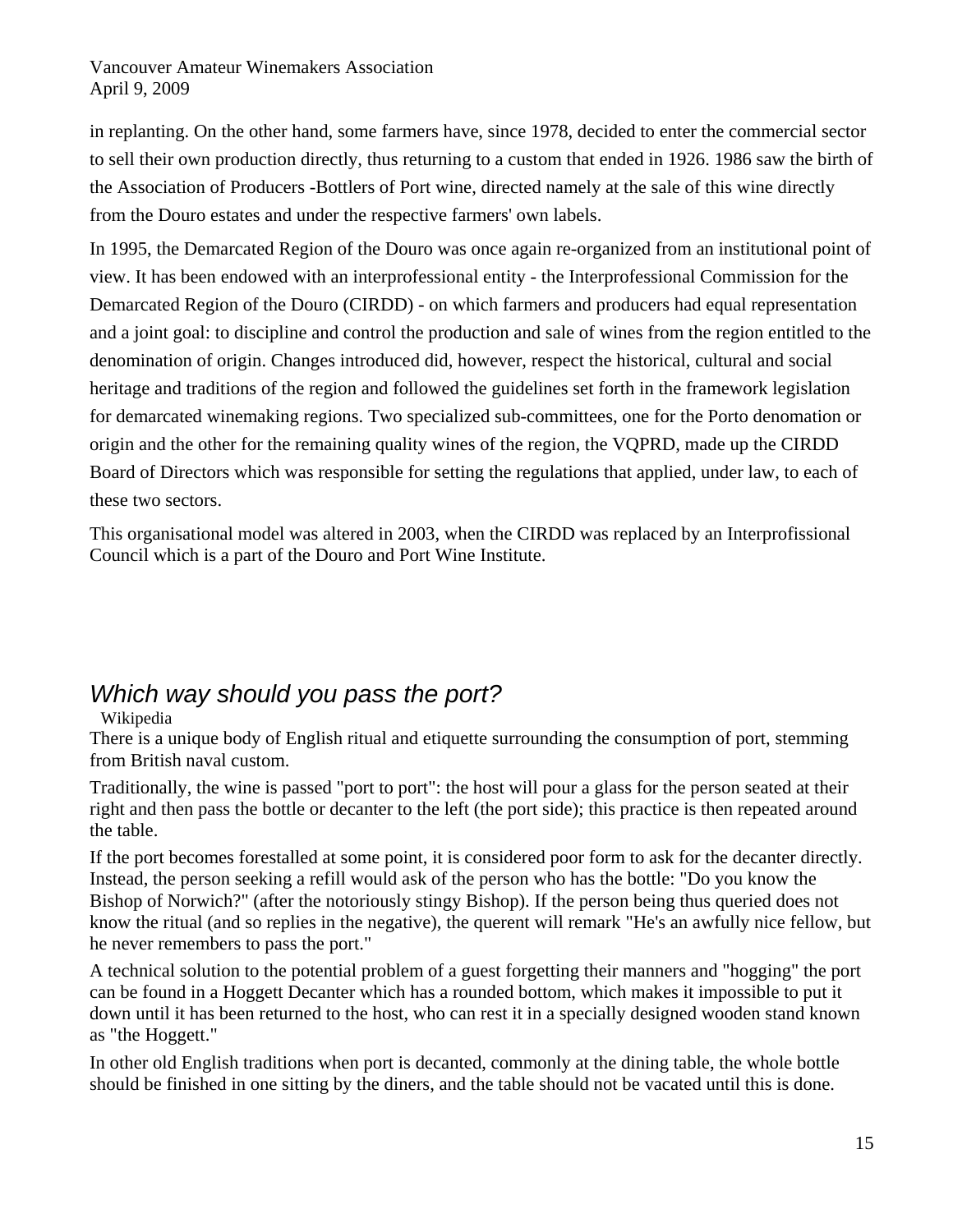# Declared Years of Vintage Port

The decision on whether to declare a vintage is made in the spring of the second year following the harvest.

The decision to declare a vintage is made by each individual port house, often referred to as a 'shipper'. The port industry is one where reputations are hard won and easily lost, so the decision is never taken lightly. During periods of recession and war, potential 'declarations' have sometimes been missed for economic reasons. In recent years, some shippers have adopted the 'chateau' principle for declarations, declaring all but the worst years. More conventional shippers will declare, on average, about three times a decade.

This is a chart over the number of vintage ports declared each year since 1955.

http://www.geocities.com/vintageportguide/

|      | Number | 1965 | 10 | 1978 | 27 | 1989 | 19 |
|------|--------|------|----|------|----|------|----|
| Year | of     | 1966 | 29 | 1979 | 13 | 1990 | 10 |
|      | Houses | 1967 | 16 | 1980 | 31 | 1991 | 41 |
| 1955 | 23     | 1968 | 3  | 1981 | 1  | 1992 | 21 |
| 1957 | 11     | 1969 |    | 1982 | 39 | 1993 | 1  |
| 1958 | 21     | 1970 | 41 | 1983 | 36 | 1994 | 37 |
| 1960 | 41     | 1972 | 6  | 1984 | 15 | 1995 | 42 |
| 1961 | 4      | 1974 | 11 | 1985 | 46 | 1996 | 23 |
| 1962 | 6      | 1975 | 34 | 1986 | 5  |      |    |
| 1963 | 44     | 1976 | 3  | 1987 | 30 |      |    |
| 1964 | 10     | 1977 | 33 | 1988 | 5  |      |    |

Here is a list of generally declared Vintage Ports since 1900, together with a rating assigned by Wine Spectator. <http://www.thevintageportsite.com/declared-port-vintages.aspx>

| Wine Spectator ratings |                 |  |  |  |
|------------------------|-----------------|--|--|--|
| $95 - 100$             | classic         |  |  |  |
| $90 - 94$              | outstanding     |  |  |  |
| 85-89                  | very good       |  |  |  |
| 80-84                  | good            |  |  |  |
| 75-79                  | mediocre        |  |  |  |
| 50-74                  | not recommended |  |  |  |

# п ready for drinking

can be drunk now, but will improve further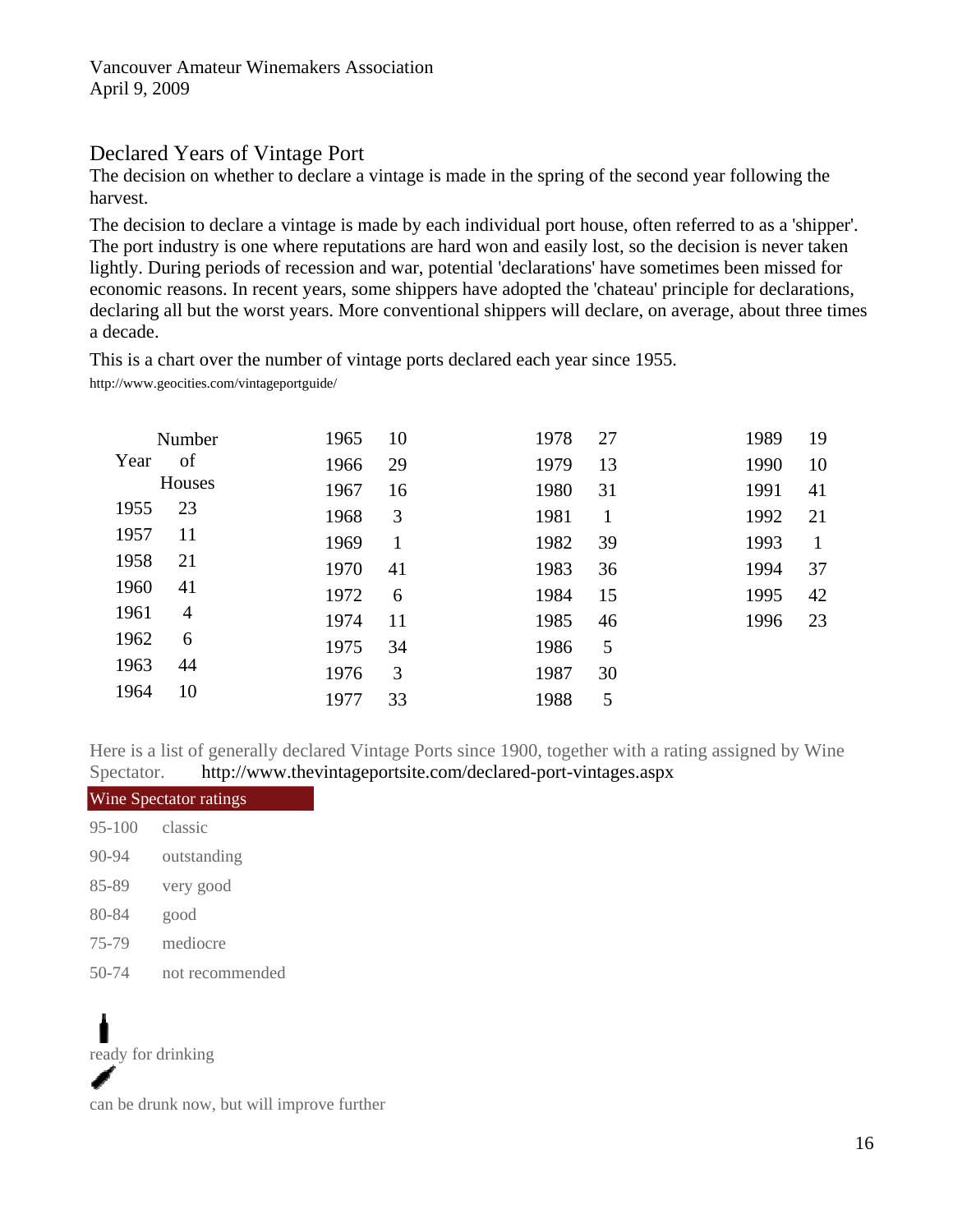| <b>Drinking</b><br><b>Status</b> | <b>Year Rating</b> | <b>Description</b>                                                                                                                                                                                            |
|----------------------------------|--------------------|---------------------------------------------------------------------------------------------------------------------------------------------------------------------------------------------------------------|
|                                  | 2003 98            | The 2003 wines have great 'traditional' tannic structure with attractive ripe fruit flavours -<br>classic Vintage Port. A general declaration.                                                                |
|                                  | 2000 97            | The 2000 Vintage will be remembered for the immense concentration of its wines and for the<br>small quantities produced.                                                                                      |
|                                  | 1997 96            | One of the great Vintages of the decade, featuring full-bodied and harmonious wines. General<br>declaration.                                                                                                  |
|                                  | 1994 99            | Classic, monumental wines with fabulous rich fruit character. An outstanding Vintage.<br>Probably one of the best of the 20th Century. General declaration                                                    |
|                                  | 1992 94            | A good Vintage with some rich and concentrated wines, the best of which are very good.<br>Declared by some Port houses in favour of 1991                                                                      |
|                                  | 1991 93            | The first "Declared Vintage" for six years – the longest gap between declarations for decades.<br>A very small but good Vintage not dissimilar to some of the 1983's. Declared by most but not<br>all houses. |
|                                  | 1985 93            | A great classic Vintage, with concentrated, rich and potent wines. General declaration.                                                                                                                       |
|                                  | 1983 92            | An exceptional Vintage, with outstanding, powerful wines, but unjustly overshadowed by the<br>1985s and the 1977's before them. As a result these wines are very good value at auction.                       |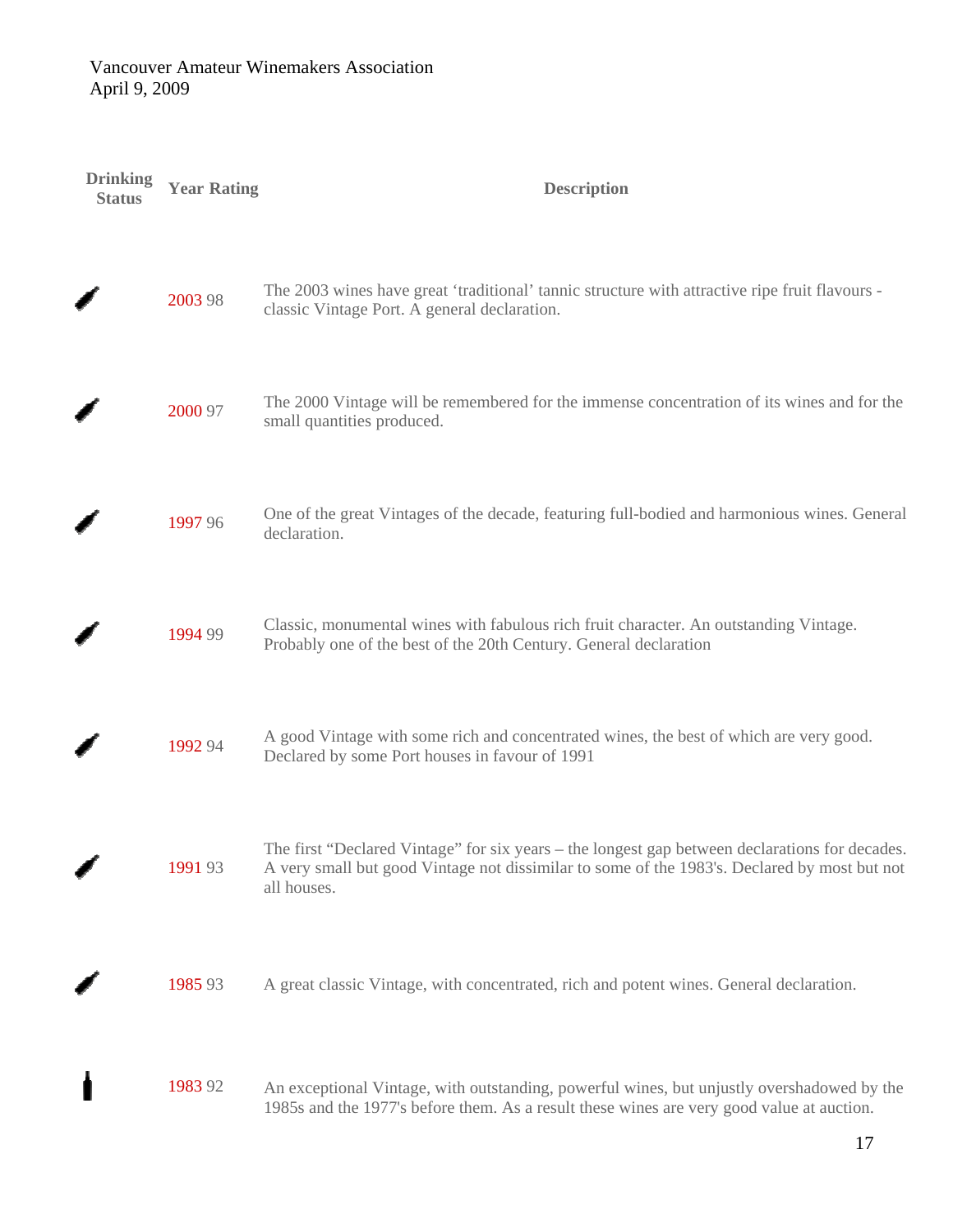$\mathbf{I}$ 

ł

Í

ł

 $\mathbf{I}$ 

 $\pmb{\pmb{\rceil}}$ 

 $\mathbf{I}$ 

 $\mathbf{I}$ 

Declared by most houses.

| 1980 90 | A hugely underrated year, the good wines are outstanding. This Vintage is like the '66 in that<br>it only became recognised for its real star quality years after the declaration. Overshadowed<br>by the 1977, but as a result a real bargain at auction. General declaration. |
|---------|---------------------------------------------------------------------------------------------------------------------------------------------------------------------------------------------------------------------------------------------------------------------------------|
| 1977 97 | A classic Vintage, concentrated, long-lasting and complex. Declared by all the major Port<br>houses.                                                                                                                                                                            |
| 1975 80 | A light Vintage, but the best are elegant and a pleasure to drink. General declaration.                                                                                                                                                                                         |
| 1970 95 | A classic Vintage, with great balance, good structure, and long-lived wines. One of the<br>absolute finest Vintage Ports of the last 50 years. Declared by all the major houses.                                                                                                |
| 1966 93 | An outstanding Vintage of exceptional quality, but always unjustly overshadowed by the<br>1963. Now recognised as being one of the very best post-war Vintage Ports. Declared by<br>most of the major Port houses.                                                              |
| 1963 96 | A monumental Vintage of legendary proportions that needs no introduction. One of the 20th<br>Century's finest. A Vintage Port against which all others are judged. Declared by all the major<br>Port houses.                                                                    |
| 1960 87 | A very good Vintage that produced elegant and sweet wines. Declared by all the major Port<br>houses.                                                                                                                                                                            |
| 1958    | A good year with some fragrant and delicate Vintage Ports, despite the rather damp weather<br>conditions throughout. Declared by some but not all the major Port houses.                                                                                                        |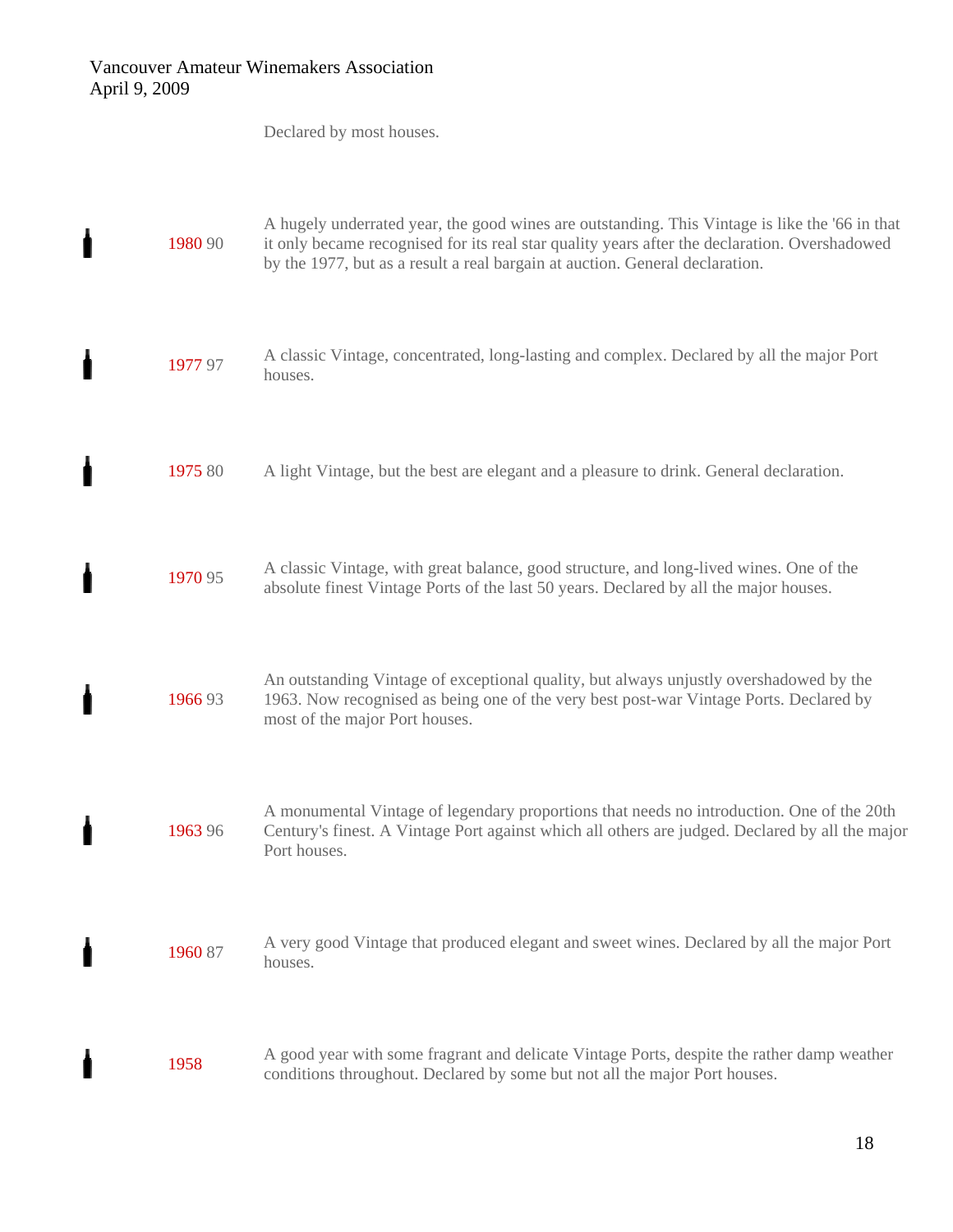$\mathbf{I}$ 

 $\pmb{\pmb{\rceil}}$ 

 $\mathbf{I}$ 

 $\mathbf{I}$ 

 $\mathbf i$ 

 $\pmb{\pmb{\rceil}}$ 

 $\mathbf{I}$ 

 $\mathbf{I}$ 

| 1955 94  | Outstanding, fruity wines for long-term ageing - a real pleasure to drink, now or in a few<br>decades time. One of the most underrated Vintages of the 20th Century. Declared by most of<br>the major Port houses.                                    |
|----------|-------------------------------------------------------------------------------------------------------------------------------------------------------------------------------------------------------------------------------------------------------|
| 1950 86  | Also known as the "Lady's Vintage", this was a delicate and subtle Vintage. Declared by<br>some but not all Port houses.                                                                                                                              |
| 1948 99  | Classic Vintage, with rich and individual wines that are unfortunately rather hard to find.<br>Declared by some but not all Port houses.                                                                                                              |
| 1947 93  | An outstanding Vintage that was only declared by a few shippers. Fine, attractive wines.                                                                                                                                                              |
| 1945 95  | A superlative Vintage, the quality in the Douro Valley reflecting that of most other growing<br>regions in Europe. This wine is one of the superb 'reference years' by which all other Vintages<br>are judged. Declared by all the major Port houses. |
| 1935 95  | Classic refined wines, rich with fruit and tannins without perhaps the power of the 1934's.<br>Declared by several major Port houses.                                                                                                                 |
| 1934     | An outstanding Vintage, with powerful and well-structured wines. Declared by some of the<br>major Port Houses.                                                                                                                                        |
| 1927 100 | A truly majestic Vintage, with poise and class. 1927 was without doubt one of the 20th<br>century's truly great Vintages. Declared by all of the major Port Houses.                                                                                   |